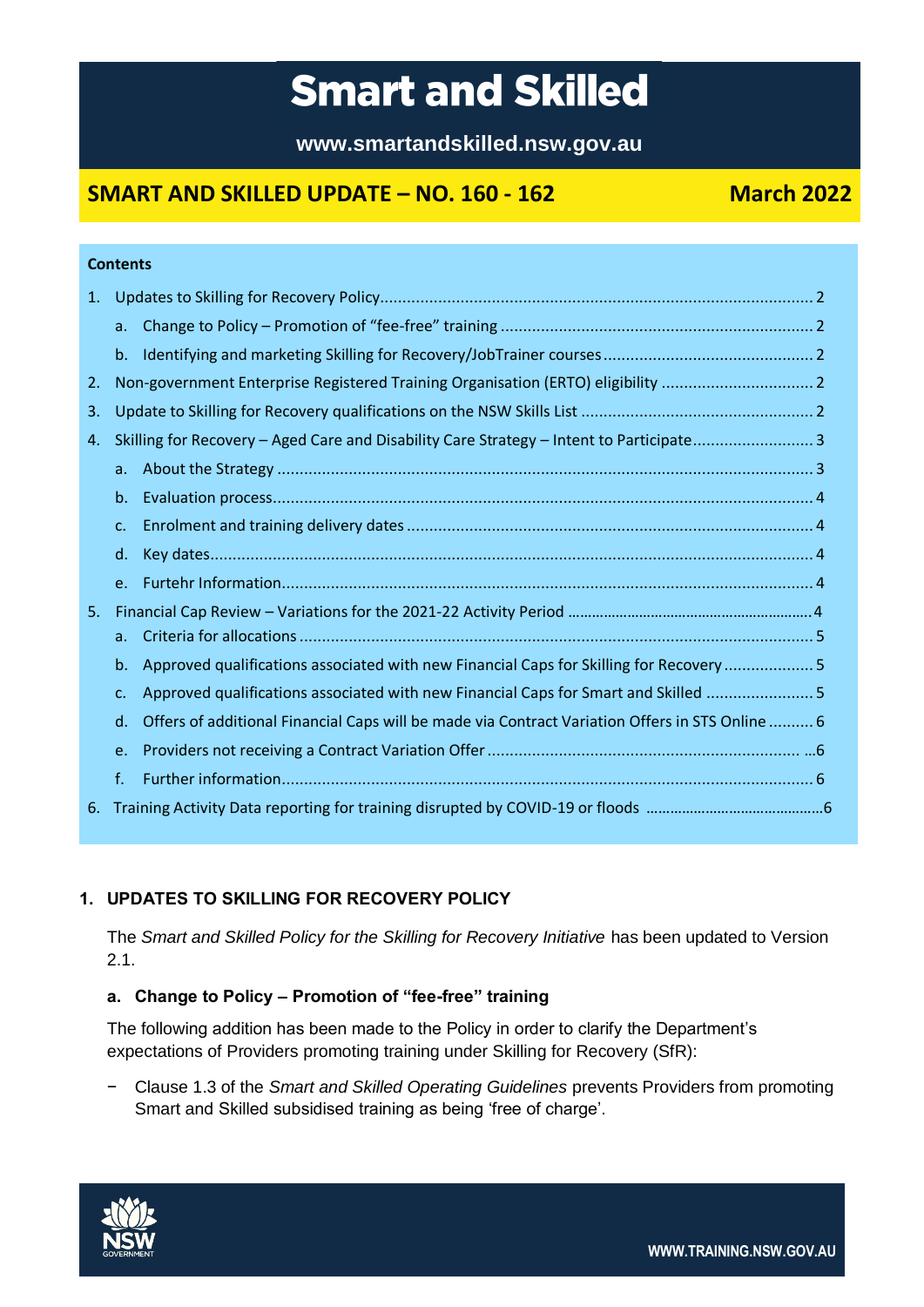- For the purposes of training funded under SfR, this section of Clause 1.3 will not apply in its entirety.
- − This means that in Providers' marketing and information materials, Providers will be allowed to advertise that training funded under SfR is fee-free. However, if Providers choose to do so, any provider websites, flyers, emails and other promotional materials **must** use the following statement:

#### **'Training under JobTrainer is fee-free and fully funded by the NSW and Commonwealth governments'.**

#### <span id="page-1-0"></span>**b. Identifying and marketing Skilling for Recovery/JobTrainer courses**

The Department encourages Smart and Skilled Providers to engage with employers/industry and potential learners to deliver training under Skilling for Recovery that will create sustainable employment opportunities in critical industries upon completion. However, Provider campaigns such as bulk emails to employers/industry and potential learners promoting 'free training - sign up here' or similar promotions are **deemed inappropriate by the Department**.

When approving TNIs, the Department will prioritise part qualifications from the current National Skills Commission (NSC) approved *Skilling for Recovery – Priority Part Qualifications List*, which focuses on training in areas of anticipated employment growth.

The Department will be collecting case studies for the Commonwealth and NSW Governments, outlining how Skilling for Recovery funded training has:

- supported job seekers, youth and existing workers with sustainable employment opportunities;
- facilitated Providers to actively work with industry and local businesses to identify areas of skills needed in post-COVID workplaces;
- demonstrated appropriate use of Government funds to assist learners gain employment opportunities.

### <span id="page-1-1"></span>**2. NON-GOVERNMENT ENTERPRISE REGISTERED TRAINING ORGANISATION (ERTO) ELIGIBILITY**

As per the *Smart and Skilled Policy for Market Management in the 2021-22 Activity Period*, nongovernment ERTOs are only able to deliver apprenticeship and traineeship training under Smart and Skilled. They cannot deliver training under any capped programs nor any part qualification programs. This includes any training under Skilling for Recovery, including where extended eligibility for students in Aged Care, Disability Care, Childcare, Digital Skills, Training and Assessment (TAE) and existing workers in construction applies. Providers should make sure that their provider type on [training.gov.au](https://training.gov.au/) reflects their organisational objectives and company structure.

#### <span id="page-1-2"></span>**3. UPDATE TO SKILLING FOR RECOVERY QUALIFICATIONS ON THE NSW SKILLS LIST**

The following four (4) qualifications were flagged in error as Skilling for Recovery priority qualifications in Version 12.3 of the NSW Skills List. The flag has now been removed.

| <b>Qualification code</b> Qualification Name |                                                 |
|----------------------------------------------|-------------------------------------------------|
| ACM40321                                     | Certificate IV in Animal Behaviour and Training |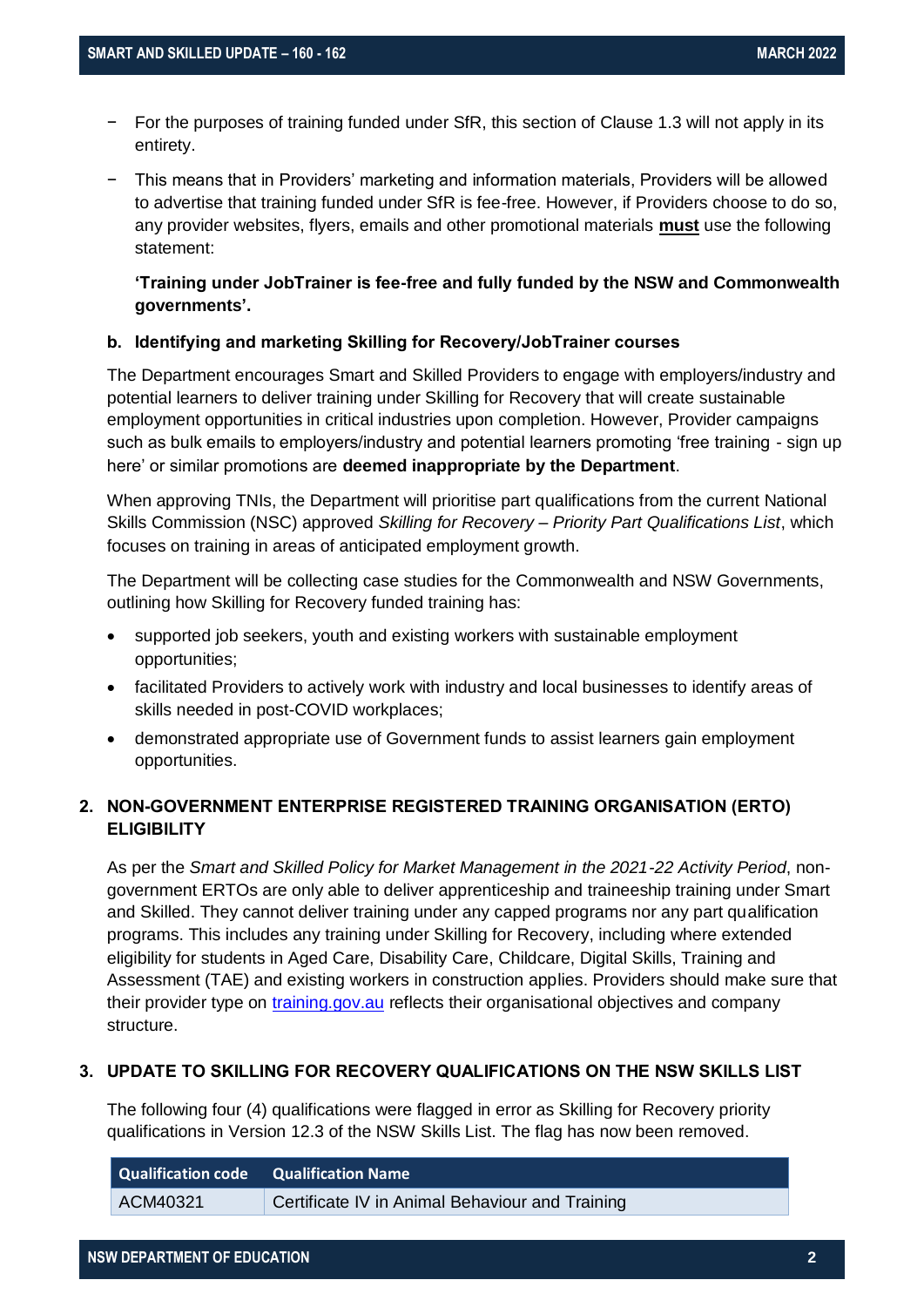| <b>BSB41618</b> | Certificate IV in Business (Procurement)    |
|-----------------|---------------------------------------------|
| NWP40515        | Certificate IV in Water Industry Operations |
| <b>TLI20119</b> | Certificate II in Logistics                 |

#### <span id="page-2-0"></span>**4. SKILLING FOR RECOVERY – AGED CARE AND DISABILITY CARE STRATEGY – INTENT TO PARTICIPATE**

The Department is inviting Smart and Skilled Providers to register their intent to participate in delivering part qualifications for the Aged Care and Disability Care Strategy under Skilling for Recovery (SfR).

#### <span id="page-2-1"></span>**a. About the Strategy**

Under this Strategy, funding for 4,000 training places will be available to Smart and Skilled Providers to deliver specific part qualifications which support the aged care and disability care sectors from the Skilling for Recovery Priority Part Qualifications List. Three thousand (3,000) aged care training places and 1,000 disability care training places are available.

#### **i. Eligible part qualifications**

The part qualifications eligible for funding under this Strategy have been identified in consultation with industry and are listed on the Intent to Participate form.

Please note that some part qualifications under this strategy are not specifically flagged as supporting the aged care and disability care industries on the Skilling for Recovery Priority Part Qualifications List. Industry consultations have however identified the need for this training to support the sectors (i.e., Training and Assessment (TAE) and Leadership and Management part qualifications).

For these part qualifications, Providers will need to submit evidence of how the training will target the aged care and/or disability sector when negotiating related Training Needs Identifications (TNIs). Providers who are not able to provide this evidence will not be invited to submit a TNI. Please see the Evaluation process section below for more information on the assessment process.

#### **ii. Promotion**

Part qualifications funded under this Strategy will be included on Departmental websites promoting training in these sectors. Promotional material will also be made available to Providers.

#### <span id="page-2-2"></span>**b. Evaluation process**

Intent to participate requests will be assessed based on the demand for training in each region, so priorities will vary by region.

Requests will be initially assessed against:

- the Provider's past performance under Smart and Skilled;
- the Provider's performance in delivering Skilling for Recovery part qualifications (including funding usage, i.e., enrolment and commencement rates).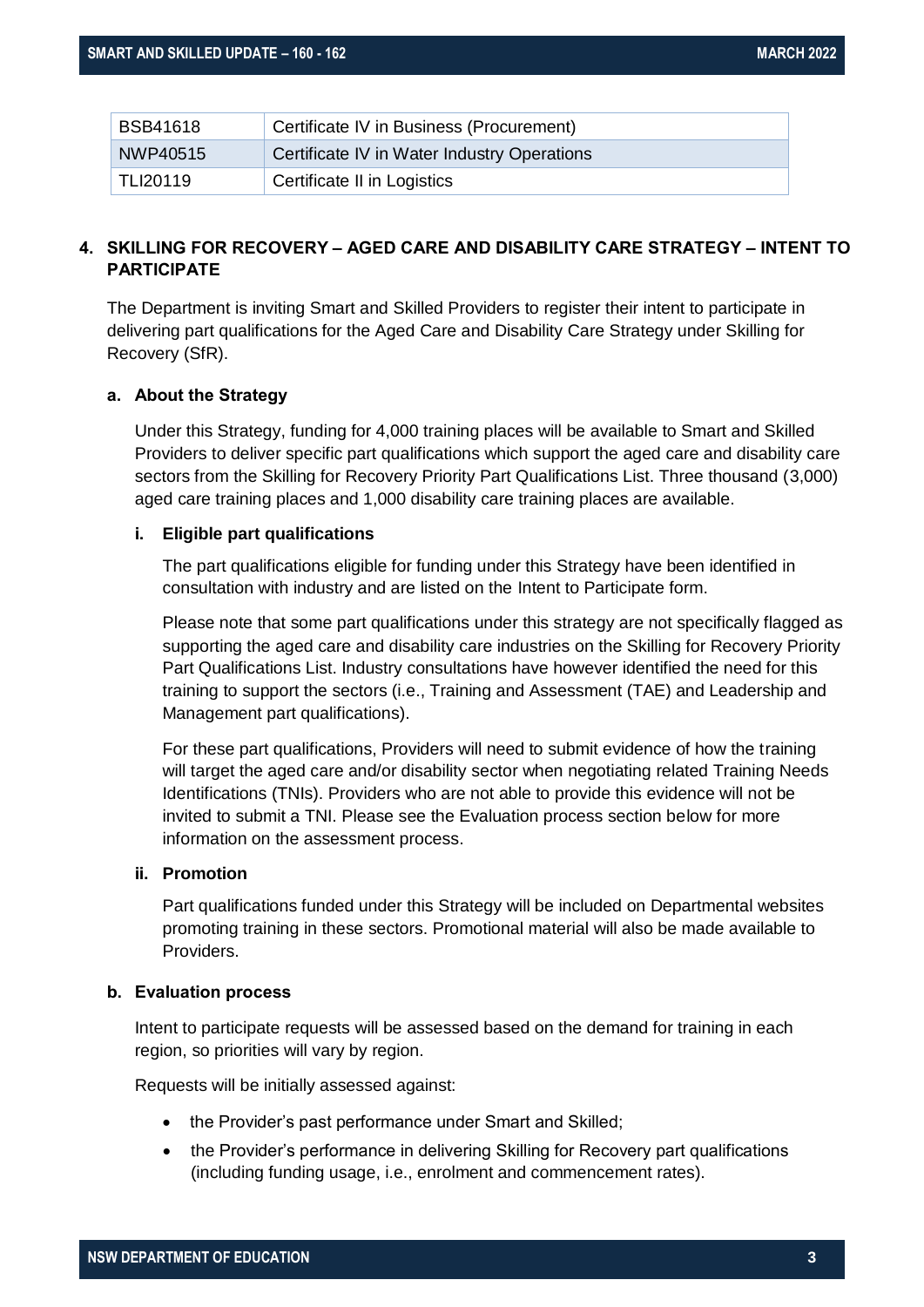Requests will then be assessed by Training Services NSW regional offices against the demand for training in a region(s) to determine successful Providers and funding levels. Successful Providers will be contacted by regional offices to negotiate TNIs.

Once agreed by the regional office, TNIs must be submitted under the SfR Redeployment & Youth program and one of the following target groups selected:

- *SfR ACDC Strategy - Aged Care Strategy* or
- *SfR ACDC Strategy - Disability Care*

#### <span id="page-3-0"></span>**c. Enrolment and training delivery dates**

TNIs submitted under this Strategy will not be accepted without consultation with a Training Services NSW regional office.

Successful Providers can enrol students as of 6 April 2022, after consultation with the regional office, and all enrolments must occur no later than 30 June 2022.

Training commencement periods of up to eight weeks can be negotiated with the relevant regional office.

#### **All training must be completed by 31 October 2022**.

#### <span id="page-3-1"></span>**d. Key dates**

- **31 March 2022** Closing date for submissions of Intent to Participate form
- **6 April 2022**  Training Services NSW regional offices will start contacting Providers who lodged an Intent to Participate form to discuss TNIs to be lodged.
- **30 June 2022** Students must be enrolled by this date
- **31 October 2022** All training must be completed by this date

**Note:** Where Providers need more time to enrol students and/or complete training because of COVID-19 impacts, extensions can be sought from the relevant Training Services NSW regional office.

#### **e. Further information**

If you have any questions regarding the Skilling for Recovery Aged Care and Disability Care Strategy, please contact one of our Skills Brokers in [your local Training Services NSW](https://education.nsw.gov.au/skills-nsw/contact-us)  [regional office.](https://education.nsw.gov.au/skills-nsw/contact-us)

#### <span id="page-3-2"></span>**5. FINANCIAL CAP REVIEW – VARIATIONS FOR THE 2021-22 ACTIVITY PERIOD**

Further to Smart and Skilled Updates No. 156 (20 December 2021) and No. 160 (2 March 2022), the Department has finalised the outcomes of the Financial Cap Review for Skilling for Recovery extension full qualifications (including Aged Care and Digital Skills full qualifications) and general Smart and Skilled activity for the 2021-22 Activity Period.

Contract Variation Offers will be released overnight from 18 March 2022, onwards. Providers whose requests were unsuccessful will be advised by email.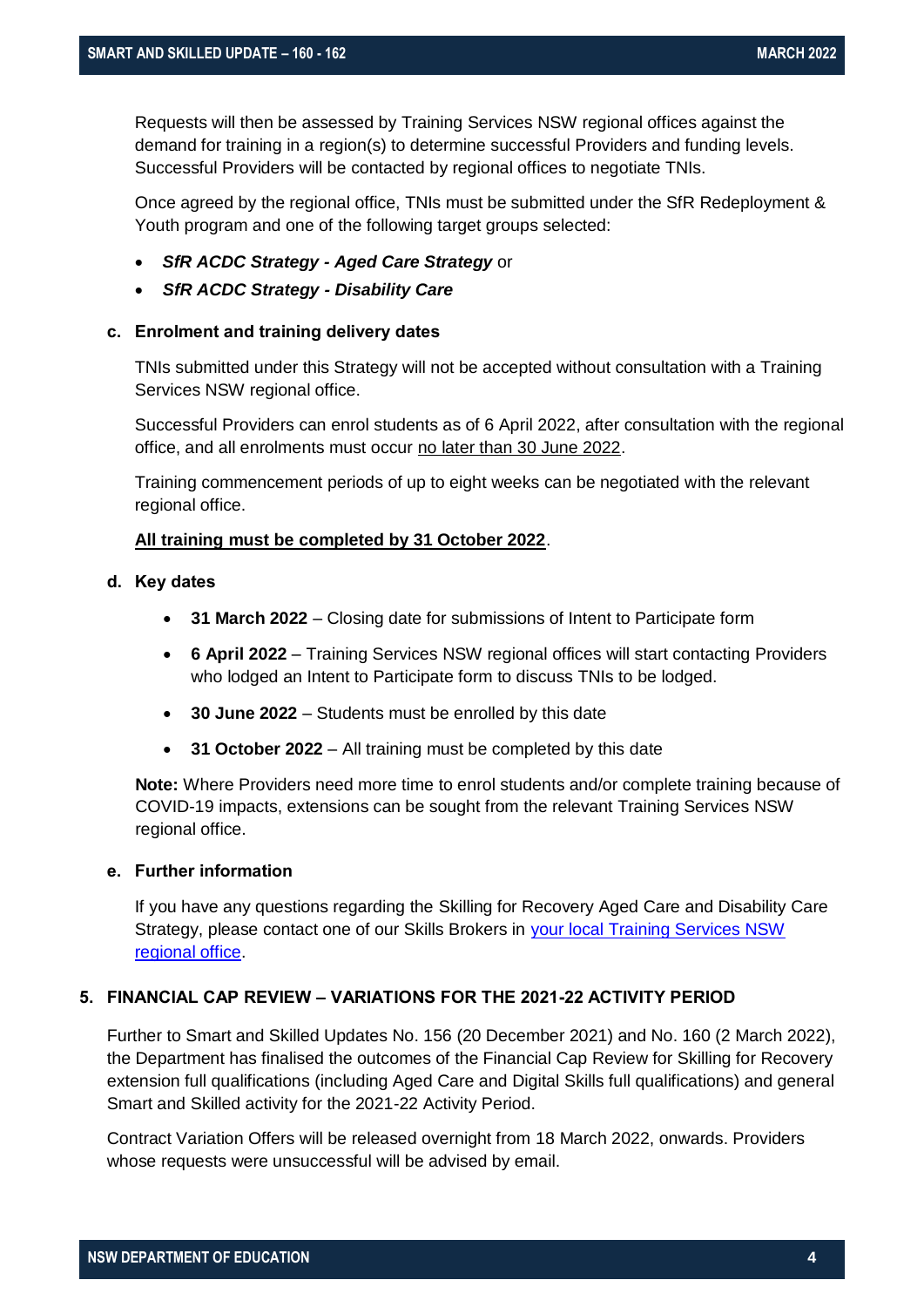#### <span id="page-4-0"></span>**a. Criteria for allocations**

**i. Skilling for Recovery (including Aged Care and Digital Skills full qualifications) funding requests** 

The Department considered Providers':

- past Financial Cap utilisation and outcomes and indicators (pre-COVID-19)
- current Financial Cap utilisation, but with lower benchmarks due to COVID-19 disruption
- the additional information and other qualitative responses (including relationships to facilitate Aged Care work placements) submitted with each request.

**Please note:** Some Providers requested funding for part qualifications through this process. These requests were not considered as this process related to full qualifications only.

The Department intends to monitor take up of funding this financial year (2021-22 Activity Period) and may offer further Skilling for Recovery allocations for next financial year depending on performance against targets.

#### **ii. General Smart and Skilled funding requests**

The Department considered Providers':

- past Financial Cap utilisation and outcomes and indicators (pre-COVID-19)
- current Financial Cap utilisation, but with lower benchmarks due to COVID-19 disruption
- the additional information and other qualitative responses (including relationships to facilitate Aged Care work placements) submitted with each request. Funding for thin markets, skills shortages and continuing students were prioritised.

#### <span id="page-4-1"></span>**b. Approved qualifications associated with new Financial Caps for Skilling for Recovery**

If a Provider receives an allocation for a new Financial Cap for Skilling for Recovery, the Department will offer the qualifications from the Provider's scope of registration that match the relevant list of Skilling for Recovery qualifications:

- Skilling for Recovery Priority Qualifications Program Aged Care
- Skilling for Recovery Priority Qualifications Program Digital Skills
- New Financial Caps for Skilling for Recovery Commencements

#### <span id="page-4-2"></span>**c. Approved qualifications associated with new Financial Caps for Smart and Skilled**

If a Provider receives an allocation for a new Financial Cap for Smart and Skilled, the Department will offer the qualifications which already appear on the relevant program's Approved Qualification Activity Schedule (AQAS) and/or the Form.

If the Provider is not already approved for the program, the Department will take the qualifications from the Form which align with the Department's priorities.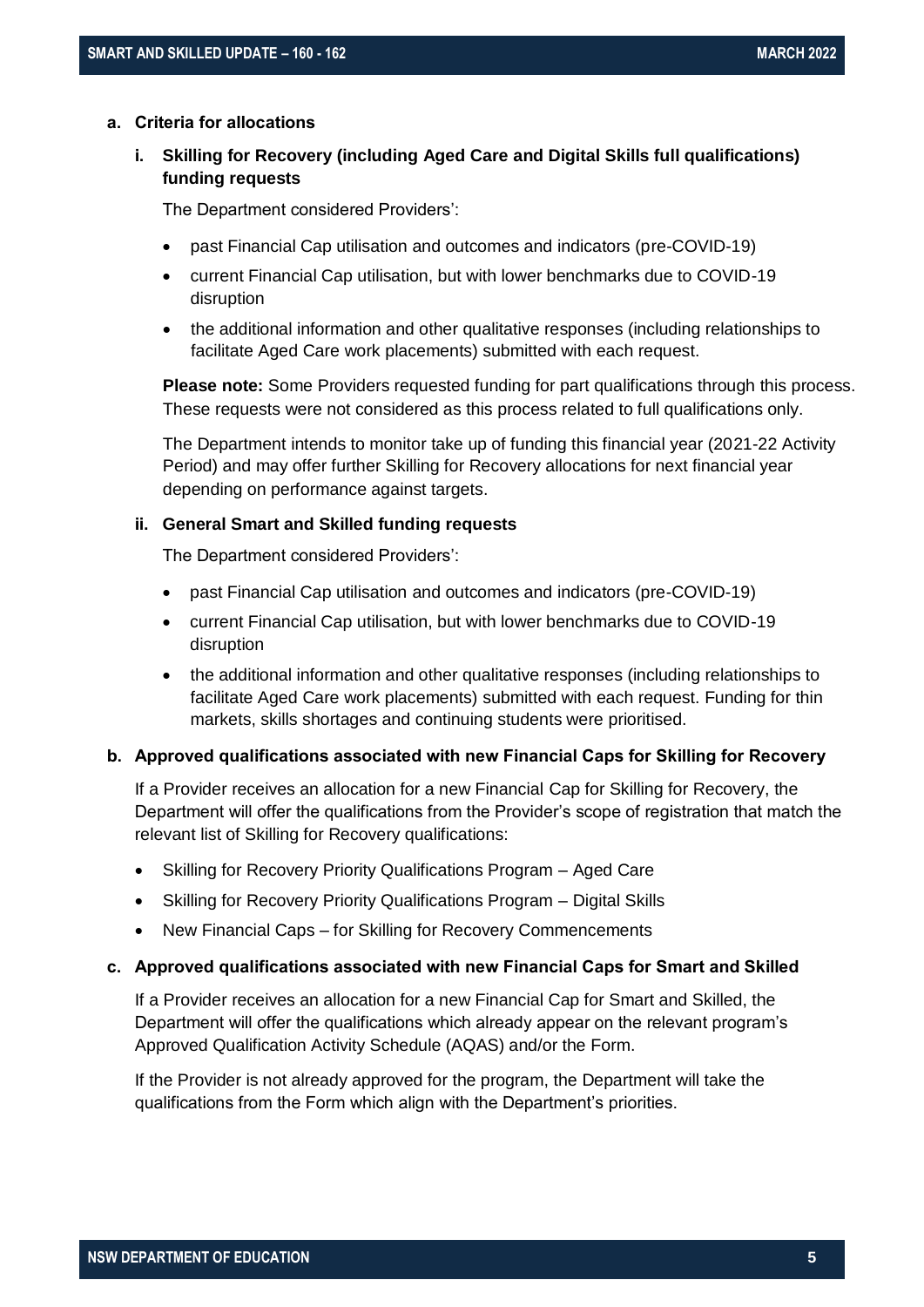#### <span id="page-5-0"></span>**d. Offers of additional Financial Caps will be made via Contract Variation Offers in STS Online**

The Department expects to advise Providers of the outcome of Financial Cap Review from today, 18 March 2022, onwards.

Providers receiving additional Financial Caps will receive a Contract Variation Offer via STS Online and **will have seven (7) days to accept or decline the offer**.

In cases where a Provider is receiving Financial Caps for both Skilling for Recovery and general Smart and Skilled activity for the same Smart and Skilled program, the Department will issue the Skilling for Recovery offer first. After the Skilling for Recovery offer is accepted or declined by the Provider, the Department will release the Smart and Skilled Financial Cap offer for these Providers.

#### <span id="page-5-1"></span>**e. Providers not receiving a Contract Variation Offer**

Providers who were unsuccessful in their request for additional or new Financial Caps will receive an email. This email will be sent to the CEO and Provider Representative.

Providers with an Event(s) of Default or quality assurance matter(s) requiring remediation may not receive an allocation.

#### **Note:**

Providers that are currently allocated Financial Caps which are not fully committed to existing students will be able to use these existing allocations to train additional eligible Skilling for Recovery students. Providers will be able to do so by enrolling eligible Skilling for Recovery students under a Skilling for Recovery Fee Waiver in an identified Skilling for Recovery Priority Qualification that is linked to a Financial Cap.

#### <span id="page-5-2"></span>**6. TRAINING ACTIVITY DATA REPORTING FOR TRAINING DISRUPTED BY COVID-19 OR FLOODS**

As the progress of students in their training has been disrupted by COVID-19 and recent floods, payments expected to be achieved in this Activity Period may now occur in 2022-23.

It is important that Providers' Training Activity Data is updated to accurately reflect the new schedule of training for each student, so that your Financial Cap Usage Estimate more accurately reflects what is now expected to occur.

Updating enrolment and Training Activity Data includes:

- creating Commitment IDs for all Enrolled Students
- submitting all Training Activity Data for Enrolled Students who have commenced training
- updating the planned start and end dates for Units of Competency to reflect expected progress and/or delays
- reporting all Units of Competency outcomes achieved by students
- cancelling any Commitment IDs for Enrolled Students who will not commence
- finalising records for students that have exited training and will not successfully complete training.